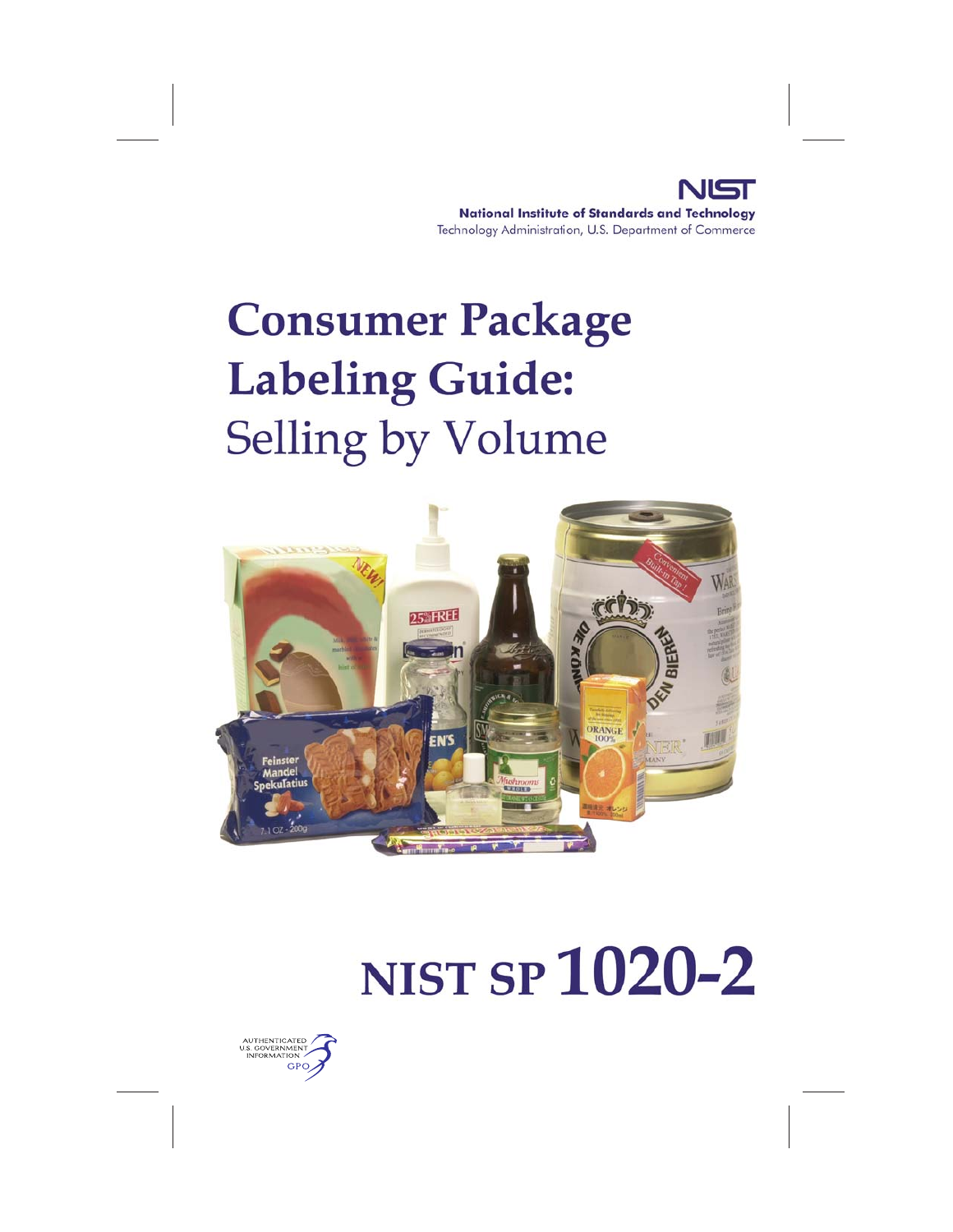## **Consumer Package Labeling Guide:** Selling by Volume

Kathryn M. Dresser National Institute of Standards and Technology Weights and Measures Division Gaithersburg, MD 20899-2600



**U.S. Department of Commerce** Carlos M. Gutierrez, Secretary

**Technology Administration** Michelle O'Neill, Acting Under Secretary of Commerce for Technology

> **National Institute of Standards and Technology** William A. Jeffrey, Director

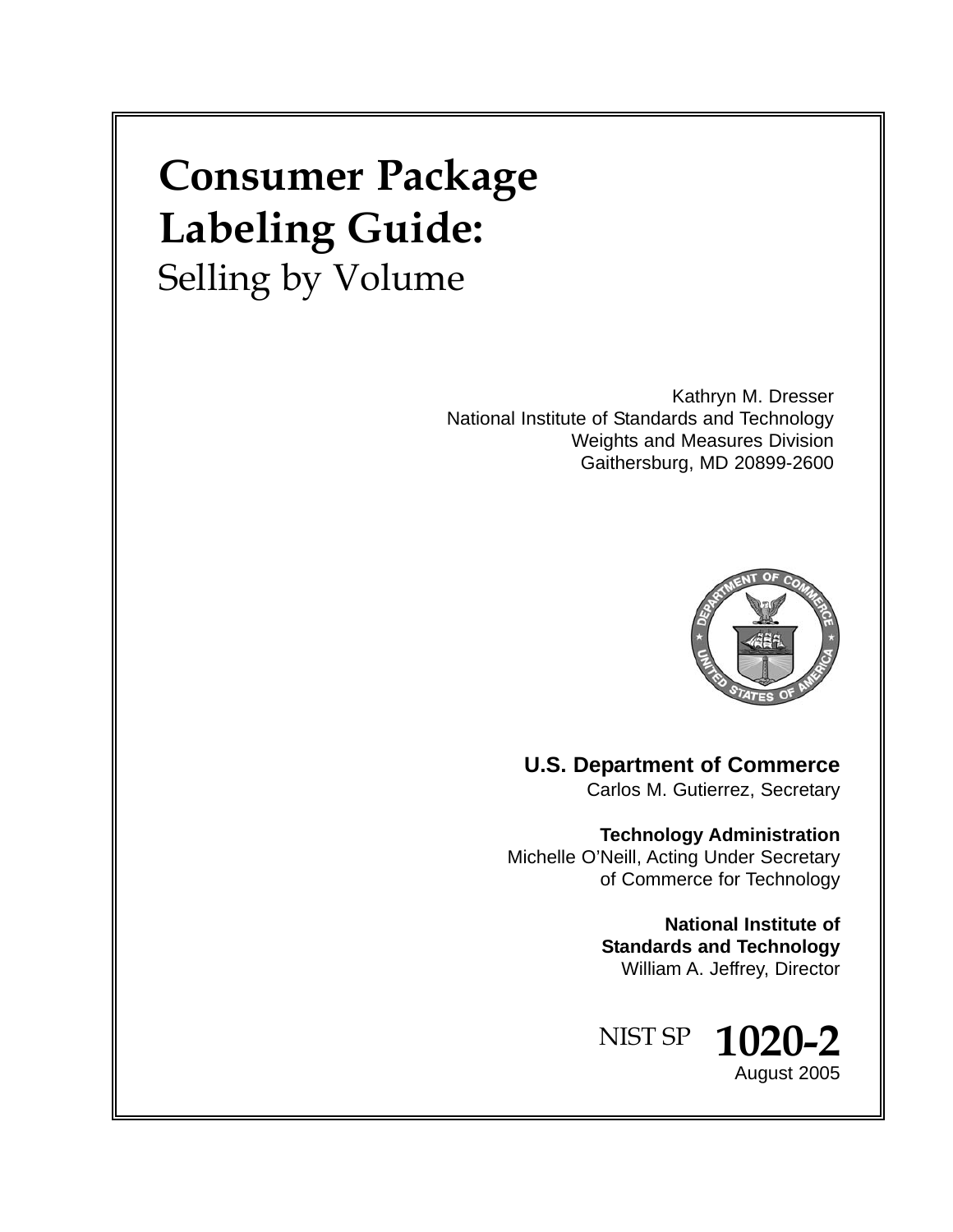Certain commercial entities, equipment, or materials may be identified in this document in order to describe an experimental procedure or concept adequately. Such identification is not intended to imply recommendation or endorsement by the National Institute of Standards and Technology, nor is it intended to imply that the entities, materials, or equipment are necessarily the best available for the purpose.

**National Institute of Standards and Technology Special Publication 1020-2 Natl. Inst. Stand. Technol. Spec. Publ. 1020-2, 20 pages (August 2005)**

> Available through NIST Weights and Measures Division 100 Bureau Drive STOP 2600 Gaithersburg, MD 20899-2600 Phone: (301) 975-4004 – Fax: (301) 926-0647 Internet: www.nist.gov/owm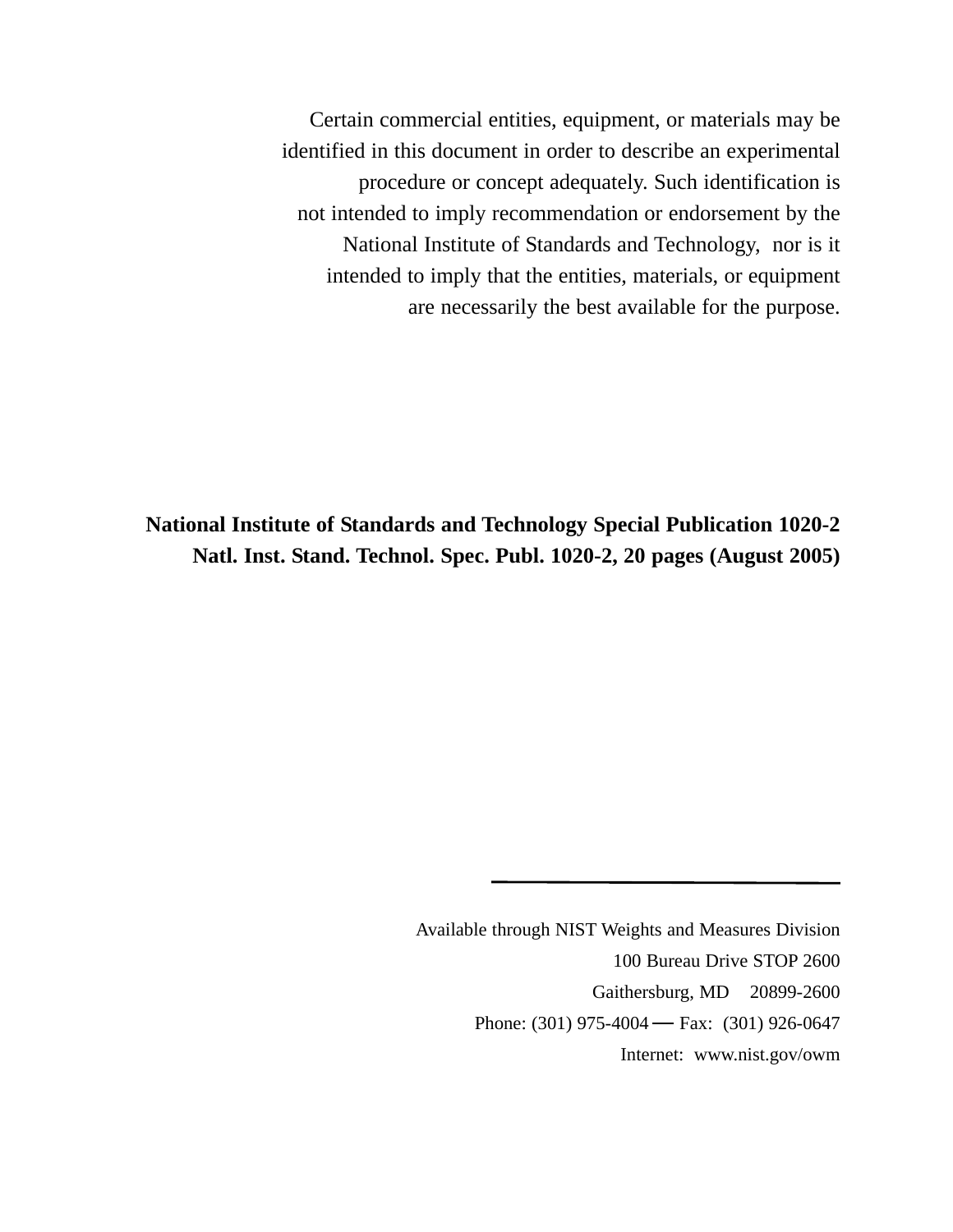## **I**ntroduction

This guide is intended to provide manufacturers, packers, distributors, and retailers of packaged products with information about the labeling requirements for commodities that are sold by liquid and dry volume in the consumer marketplace. The information in this guide is based on the Uniform Packaging and Labeling Regulation contained in NIST Handbook 1301. NIST develops Handbook 130 in cooperation with the National Conference on Weights and Measures, an organization of industry representatives, government officials, and other interested parties. Handbook 130 is adopted and enforced by many state and local regulatory agencies.

## **D**eclaration of Identity

The identity of the product shall appear on the package label and shall not be misleading or deceptive. When the label appears directly on the package, the identity of the product shall appear on the principal display panel and be generally parallel to the base of the package. The principal display panel is the panel of the package that the manufacturer, packer, or distributor intends to be displayed at retail. Directions on how to determine the area of the principal display panel are included later in this guide. The base of the package shall be determined by how the package is designed to be displayed.

The identity shall be:

- the name specified in, or required by, any federal or state regulation, or
- the common or usual name, or
- the generic name or other appropriate description, including a state ment of function.

For example: "moisturizing lotion" or "vegetable oil."

<sup>1&</sup>quot;Uniform Laws and Regulations in the area of legal metrology and engine fuel quality."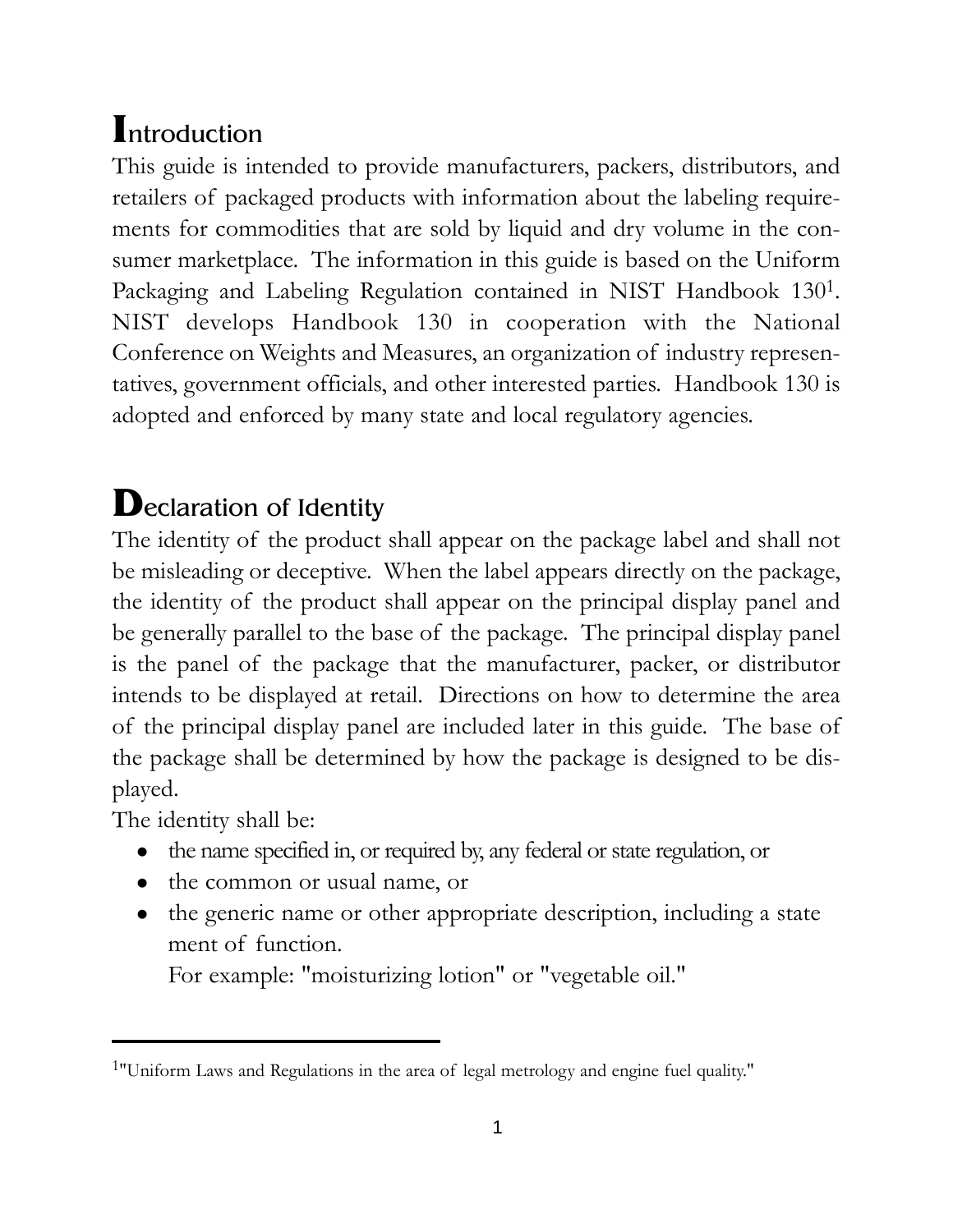## **D**eclaration of Responsibility

The name and address of the manufacturer, packer, or distributor must be conspicuously displayed on any package that is sold, kept, offered, or exposed for sale at a location that is different from where it was packed. The name shall be the actual corporate name or, when not incorporated, the name under which business is conducted. The address shall include the street address, city, state<sup>2</sup>, and ZIP code<sup>3</sup>. The street address may be omitted, however, if it is listed in a current city or telephone directory.

Unless it would be misleading, the declaration may be the responsible party's principal place of business instead of the location where the commodity was manufactured, packed, or distributed. When the responsible party is not the manufacturer, the declaration shall include the responsible party's connection with the package, such as "Manufactured for and packed by" or "Distributed by."

## **D**eclaration of Quantity

All declarations of quantity shall permit price and quantity comparisons. In general, a declaration of quantity shall be expressed in terms of liquid measure if the commodity is liquid, or dry measure if the commodity is dry.

A declaration of net quantity shall appear on the package label and shall be accurate exclusive of all packaging materials. When the label appears directly on the package, the quantity declaration shall appear in the lower 30 % of the principal display panel and be generally parallel to the base of the package.

All declarations of quantity associated with a liquid measure shall express the volume at the required reference temperature. The following reference temperatures shall be used:

<sup>2</sup>The country name if outside the United States.

<sup>&</sup>lt;sup>3</sup>The country mailing code if outside the United States.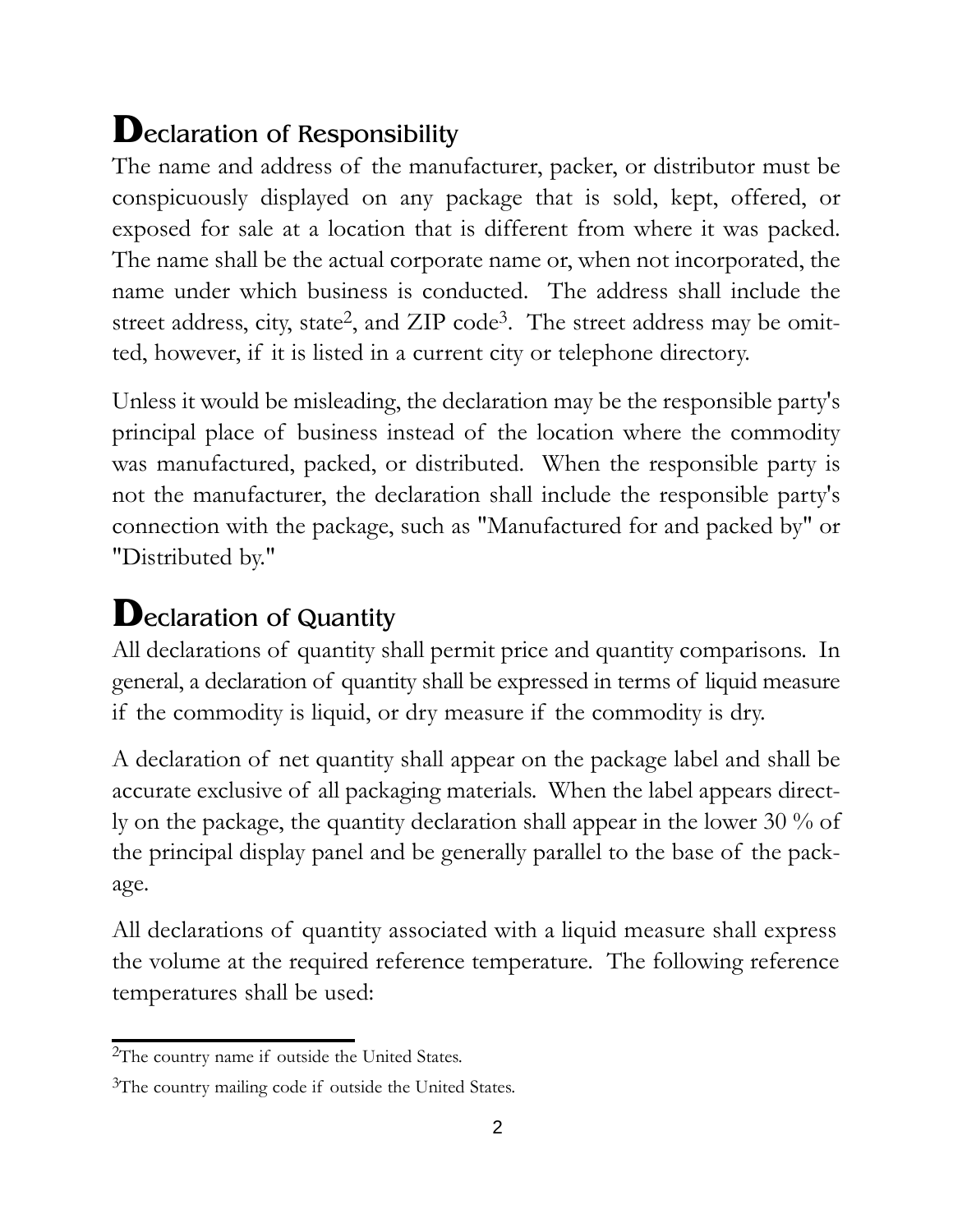| distilled spirits                                                                                          | 15.6 °C (60 °F)  |
|------------------------------------------------------------------------------------------------------------|------------------|
| frozen products                                                                                            | $-18$ °C (0 °F)  |
| malt beverages (e.g., beer)                                                                                | 3.9 °C (39.1 °F) |
| petroleum products                                                                                         | 15 °C (60 °F)    |
| refrigerated products (usually<br> labeled "Keep Refrigerated,"<br>e.g., milk and other dairy<br>products) | 4 °C (40 °F)     |
| unrefrigerated products<br>(including liquids sold<br>unchilled, like soft drinks)                         | 20 °C (68 °F)    |

#### **Units and Symbols**

For metric declarations:

- **·** The metric units required are those of the International System of Units (SI).
- **·** The units of liquid and dry measure used in an SI quantity declaration shall be in terms of the liter or milliliter, and the SI units of cubic measure used shall be in terms of the cubic meter, cubic decimeter, or cubic centimeter. Only the following words and symbols for SI units shall be used in conjunction with a liquid, dry, or cubic volume declaration:

| milliliter       | mL or ml                 |
|------------------|--------------------------|
| liter            | $\lfloor$ L or $\lfloor$ |
| cubic centimeter | $\text{cm}^3$ or cu cm   |
| cubic decimeter  | $dm3$ or cu dm           |
| cubic meter      | $m3$ or cu m             |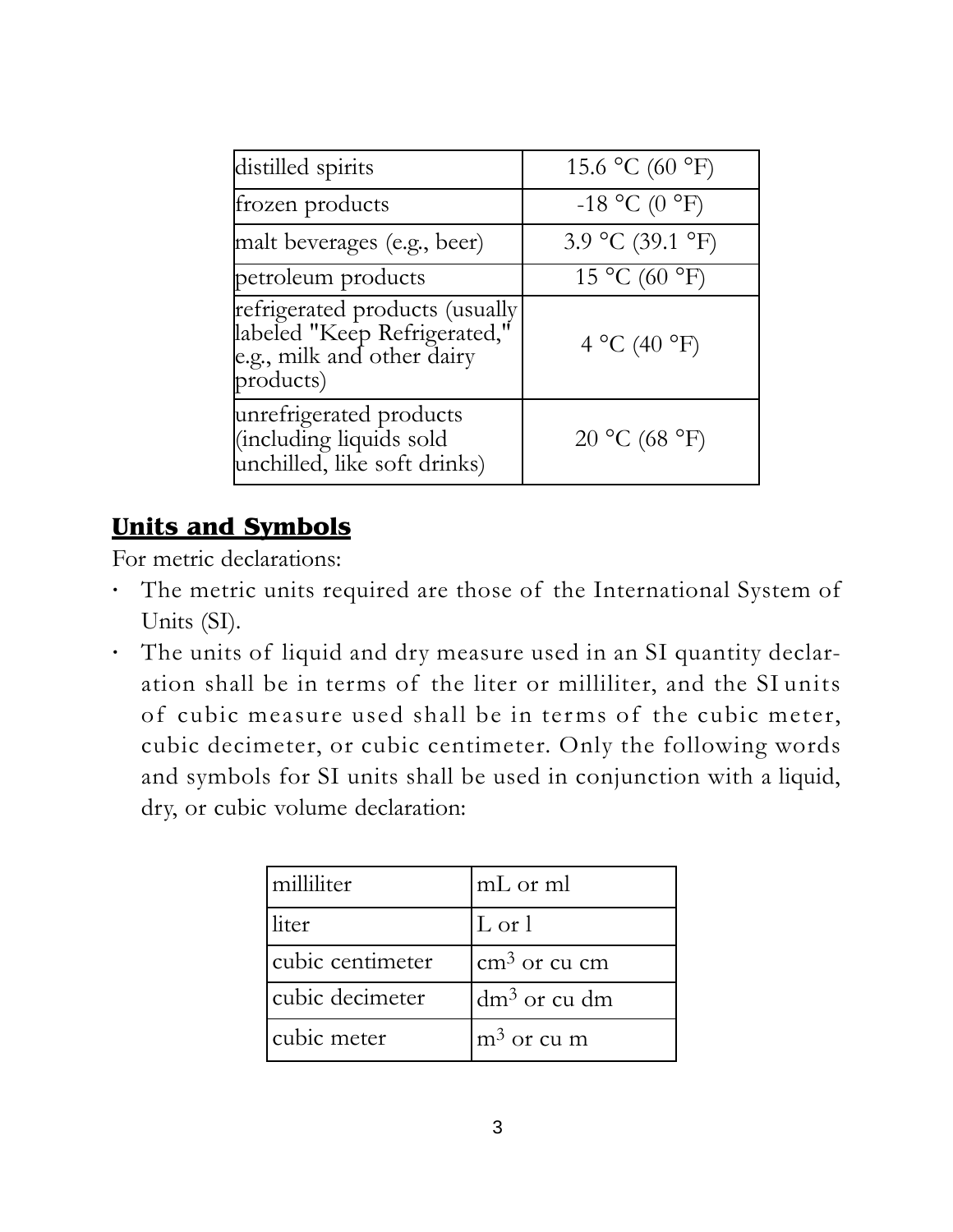For inch-pound declarations:

**·** The units of liquid, dry, and cubic measure used in an inch-pound quantity declaration shall be in terms of the avoirdupois system. Only the following words and abbreviations shall be used in conjunction with a volume declaration:

| avoirdupois                                                   | avdp                                   |
|---------------------------------------------------------------|----------------------------------------|
| bushel                                                        | $\overline{\ast}$                      |
| cubic foot                                                    | $ft3$ or cu ft                         |
| cubic inch                                                    | $\frac{1}{2}$ in <sup>3</sup> or cu in |
| cubic yard                                                    | yd <sup>3</sup> or cu yd               |
| dry pint                                                      | $\overline{dry}$ pt                    |
| dry quart                                                     | dry qt                                 |
| fluid ounce                                                   | $f \overline{\log}$                    |
| gallon                                                        | gal                                    |
| liquid                                                        | liq                                    |
| peck                                                          | $\ast$                                 |
| pint                                                          | pt                                     |
| quart                                                         | qt                                     |
| * This unit of measurement has no acceptable<br>abbreviation. |                                        |

- **·** Whenever the declaration of quantity is in terms of the dry pint or dry quart, the declaration shall include the word "dry."
- **·** When the term "ounce" is used in declarations of liquid measure the declaration shall identify the particular meaning of the term by including the word or abbreviation for "fluid." However, the term "fluid" may be omitted when, by association of terms, the proper meaning is obvious. For example: 1 pint 4 ounces.

#### Capitalization

SI symbols for volume shall not be capitalized except for the letter "L" for liter. Inch-pound abbreviations for volume may appear in both upper and lower case letters.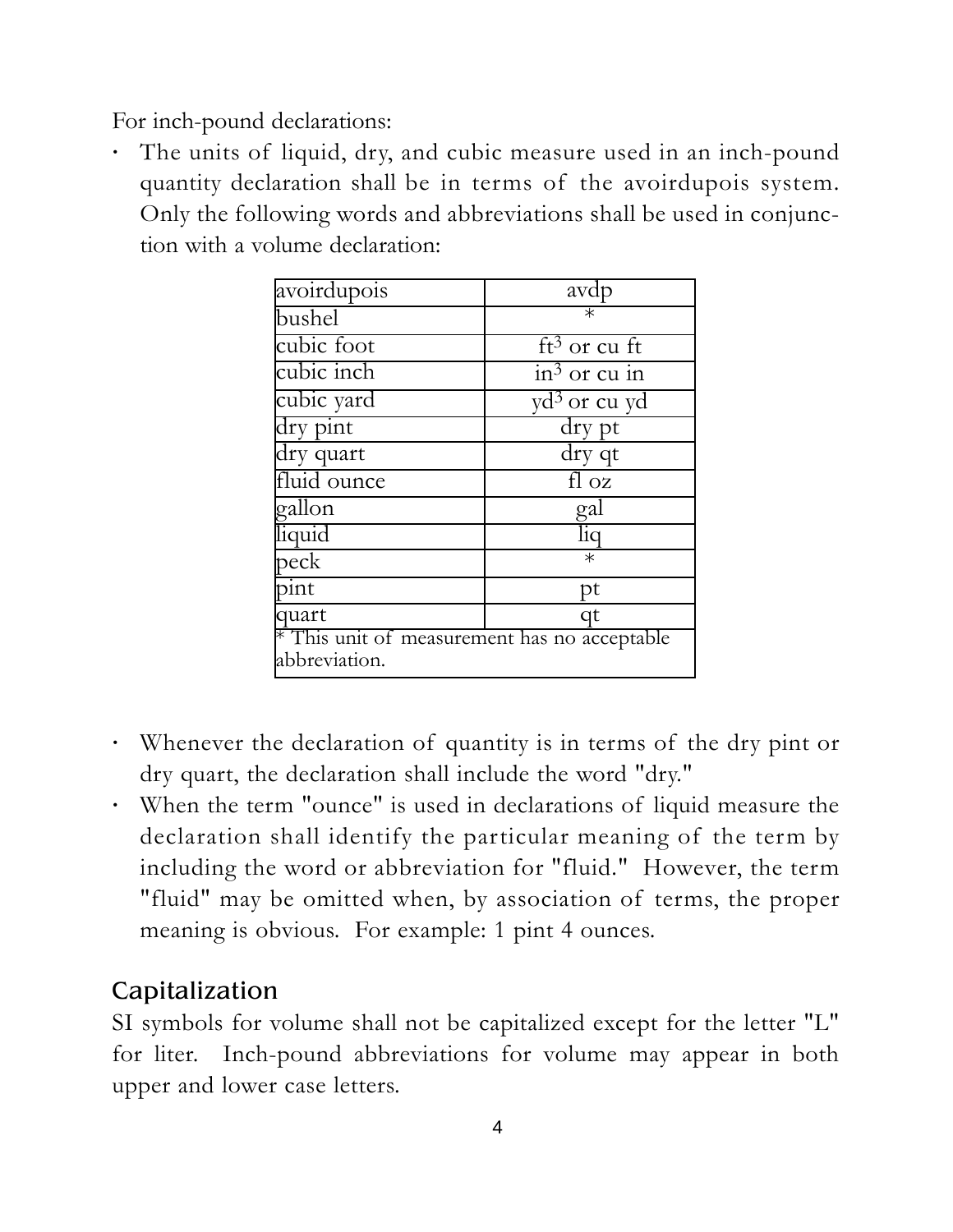#### Use of Punctuation

Periods or other punctuation shall not be used after an SI symbol. Periods or other punctuation should not be used after inch-pound abbreviations.

#### Use of Spaces

A space should be used between the SI symbol and the number to which it refers. For example:  $250$  mL, not  $250$ mL;  $1.5$  m<sup>3</sup>, not  $1.5$ m<sup>3</sup>,  $3-1/4$  gal, not  $3-1/4$  gal.

#### Singular Form

SI symbols shall always be written in the singular form. An "s" shall not be added to a symbol to express the plural of the symbol. Inch-pound abbreviations should also be written in the singular form. For example, "L" is the symbol for both "liter" and "liters;" "fl oz" is the abbreviation for both "fluid ounce" and "fluid ounces."

#### Prohibited Symbols

Incorrect symbols to use in SI quantity declarations of volume include: Lit, ML, mls, gr, and m<sup>2</sup>. Incorrect symbols to use in inch-pound quantity declarations of volume include: pnt, oz, ci, bu, pk, and yds.

#### **Use of Units and Symbols**

#### Largest Whole Unit

The quantity declaration shall be in terms of the largest whole unit of volume, with any remainder expressed in fractions.

For SI declarations:

- **·** The quantity shall not be expressed in mixed units. For example: 3.5 L, not 3 L 500 mL.
- **·** A liquid or dry volume of less than one liter shall be expressed in milli liters.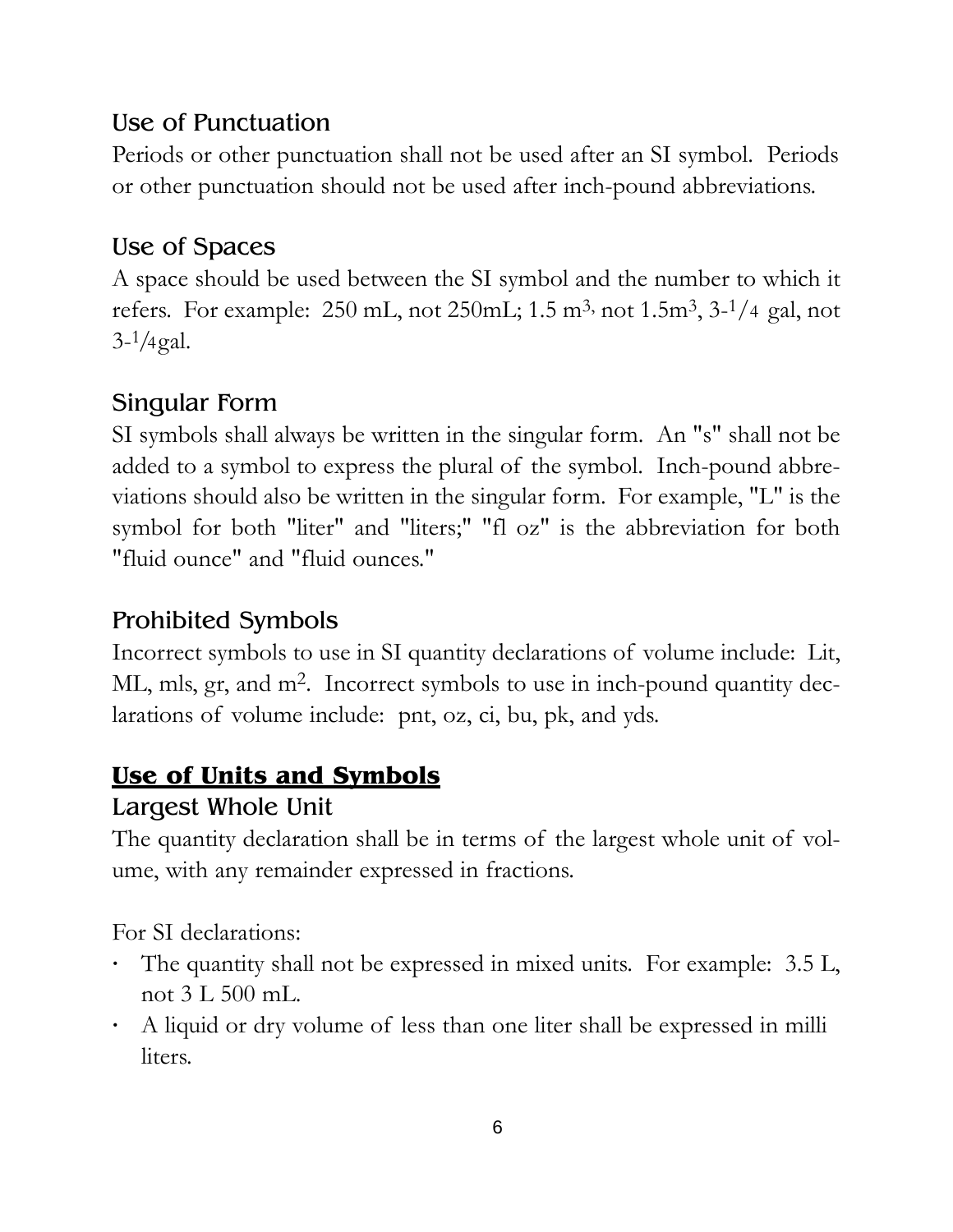- **·** A liquid or dry volume of more than one liter shall be expressed in liters and decimal fractions of a liter.
- **·** A cubic volume of less than one cubic meter shall be expressed in cubic centimeters or cubic decimeters.
- **·** A cubic volume of more than one cubic meter shall be expressed in cubic meters and decimal fractions of a cubic meter.
- **·** A remainder shall be expressed as a decimal fraction of the largest whole unit (common fractions are not allowed). For example: 1.25 L, not  $1-\frac{1}{4}$  L; 420.2 cm<sup>3</sup>, not 420- $\frac{1}{5}$  cm<sup>3</sup>.

For inch-pound declarations:

- **·** A liquid volume of less than one pint shall be expressed in fluid ounces and fractions of a fluid ounce.
- **·** A liquid volume of at least one pint, but less than one gallon, shall be expressed in terms of the largest whole unit (quarts, quarts and pints, or pints) with any remainder expressed in fluid ounces or fractions of the pint or quart. An exception is that two quarts may be declared as onehalf gallon. This declaration may be accompanied by an additional declaration in fluid ounces.
- **·** A liquid volume of more than one gallon shall be expressed in terms of the largest whole unit (gallons, gallons and quarts, or gallons and pints) with any remainder expressed in fluid ounces or fractions of the pint or quart. This declaration may be accompanied by an additional declaration in fluid ounces.
- **·** A dry volume of one dry pint or more shall be expressed in terms of the largest whole unit (dry pint, dry quart, peck, or bushel) with any remainder expressed in fractions of the smallest unit.
- **·** A remainder may be expressed as either a common or decimal fraction. For example: 1.5 gal,  $3-1/2$  qt, 14.3 fl oz, and 12- $1/4$  yd<sup>3</sup> are all acceptable. Or,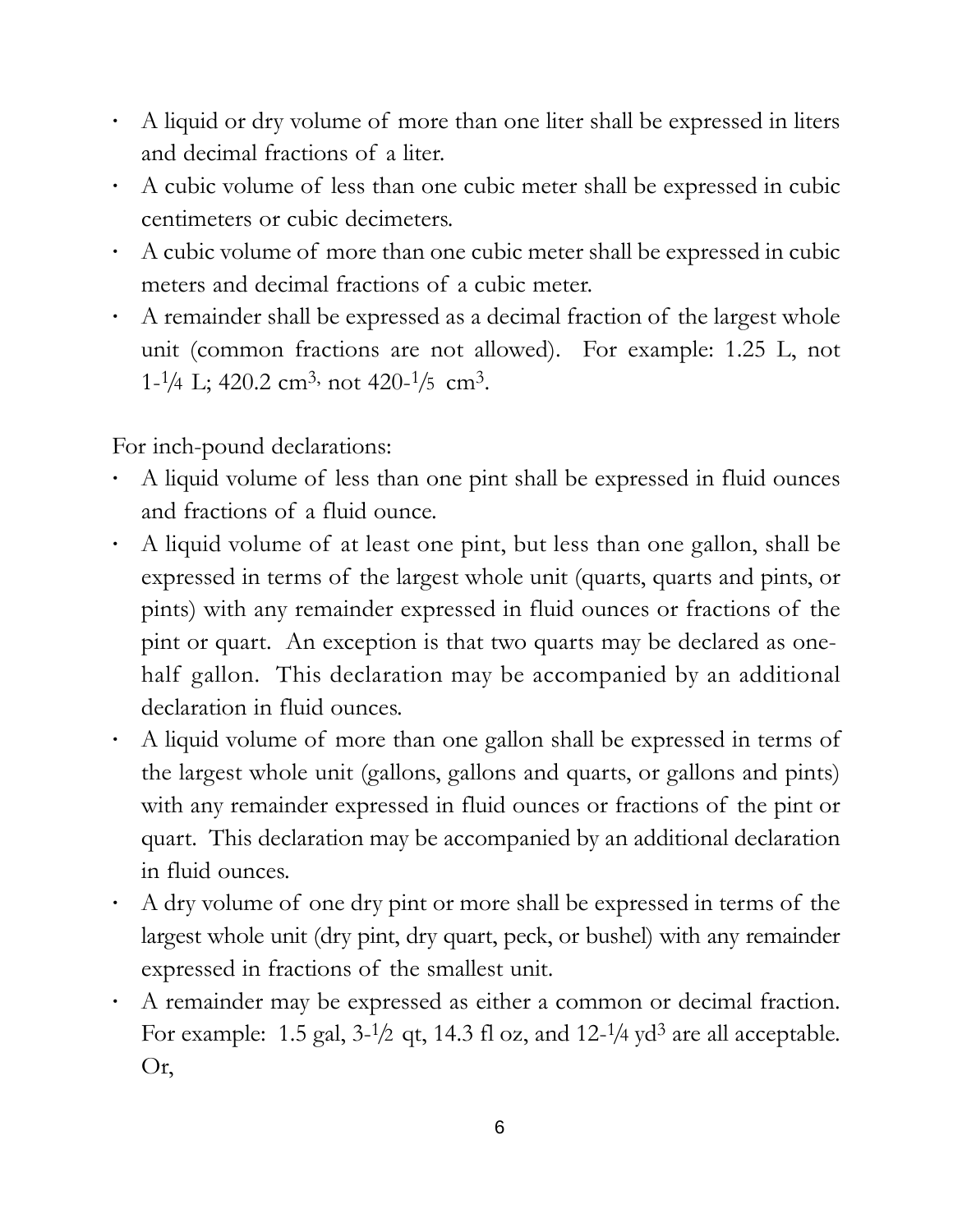**·** A remainder may be expressed in the next smaller whole unit or units with any further reminder expressed in terms of a common or decimal fraction of the smallest unit present. For example: 1 gal 1 pint and 3 qt 8.3 fl oz are both acceptable.

#### Rule of 1000

The selected multiple or submultiple prefixes for SI units shall result in numerical values between 1 and 1000. This rule requires milliliters to be used when a volume declaration is less than 1 liter, and liters to be used when a volume declaration is 1000 milliliters or more. For example: 500 mL, not 0.5 L; 1.4 L, not 1400 mL.

#### Number of Digits Displayed

SI declarations shall be shown in three digits except where the quantity is below 100 milliliters. If below 100 milliliters, the SI declaration may be shown in two digits. In either case, any final zero appearing to the right of the decimal point need not be shown.

#### Dual Unit Declarations

A quantity declaration shall usually appear in both SI and inch-pound units. Either unit may appear first in the declaration. For example: 500 mL (16.9 fl oz) and 1 gal (3.79 L) are both acceptable.

#### Rounding

When declaring equivalent SI and inch-pound quantities on a package, neither declaration may overstate or understate the actual quantity. Conversions, the proper use of significant digits, and rounding must be based on the packer's knowledge of the accuracy of the original measurement and the effect of that accuracy on the converted number. Net content declarations shall not be rounded up to overstate a quantity. When, as a result of rounding, metric and inch-pound declarations do not exactly match, the quantity of product in the package shall meet the largest declaration.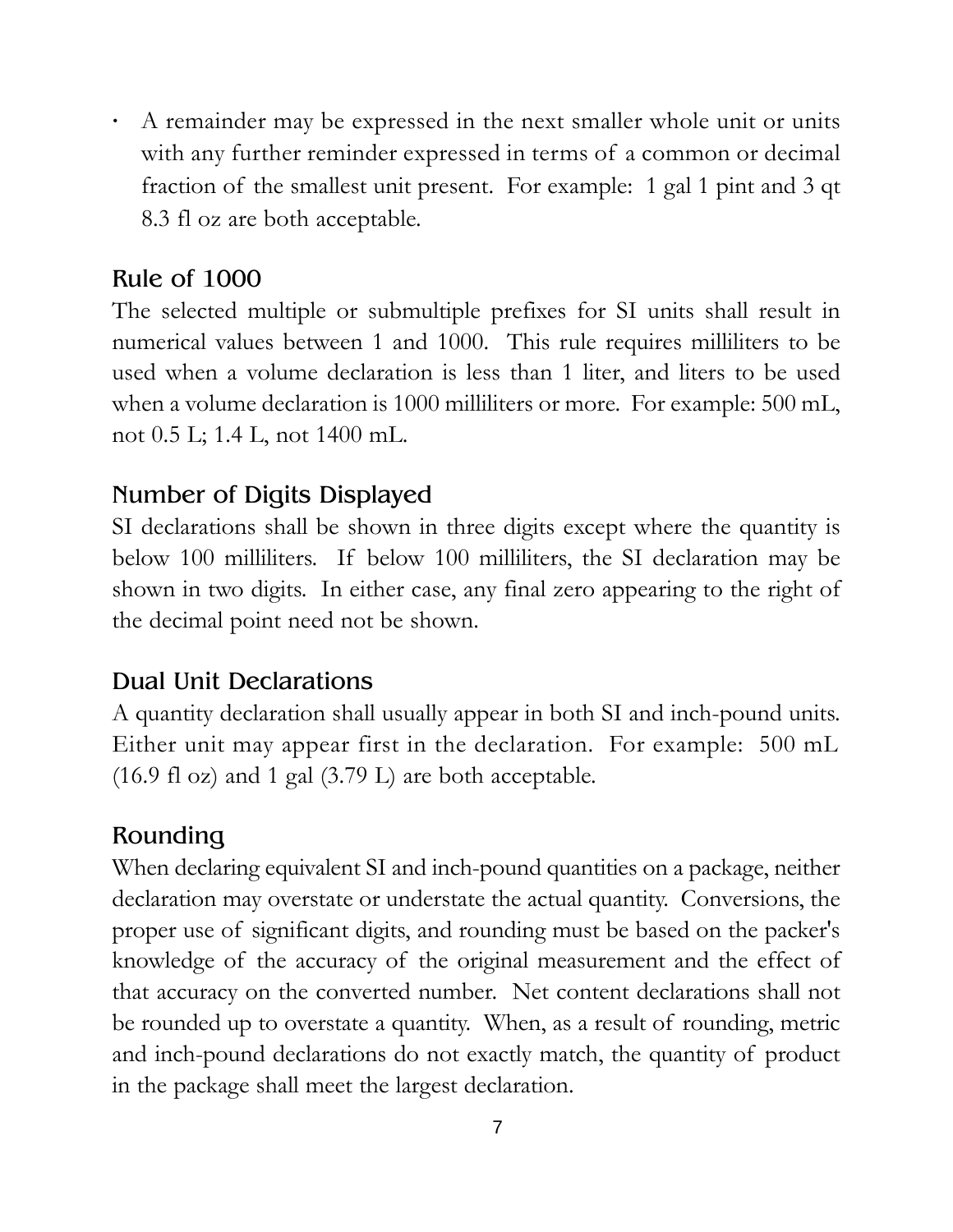#### Fractions

An SI quantity declaration shall contain only decimal fractions. For example: 1.5 L, not  $1-\frac{1}{2}$  L. An SI declaration shall not be carried out to more than three places. For example: 2.36 not 2.364287.

An inch-pound quantity declaration may contain either decimal or common fractions. In an inch-pound declaration that contains decimal fractions, the fraction shall not be carried out to more than three places. In an inch-pound quantity declaration that contains common fractions, all fractions shall be reduced to their lowest term. For example:  $\frac{1}{2}$  not  $\frac{2}{4}$ ;  $\frac{1}{8}$  not  $\frac{4}{32}$ . In addition, common fractions shall be in terms of halves, quarters, eighths, sixteenths, or thirty-seconds unless there is a firmly established general consumer usage and trade custom of employing different common fractions for a particular commodity. For example:  $3-3/16$  qt, not  $3-1/3$  qt;  $1-3/8$  L, not  $1-2/5$  L;  $14-9/16$  fl oz, not  $14-4/7$  fl oz.

#### **Words Accompanying a Quantity Declaration**

#### Optional Use of Phrase "Net" or "Net Content"

A quantity declaration may stand alone, or may include the term "Net Contents," or just the word "Net." For example: Net 16 fl oz (473 mL); 2 qt (1.89 L); and Net Contents 3 ft<sup>3</sup> (27.9 dm<sup>3</sup>) are all acceptable.

#### Qualifying Phrases Prohibited

Words or phrases that qualify the quantity declaration shall not appear on the package. For example: "approximately," "minimum," "when packed," "not less than," "at least," "giant," and "full" are prohibited from appearing near the quantity declaration.

#### Combination Declarations

When a quantity declaration of volumet is not fully informative on its own, it shall be combined with appropriate declarations of weight, count, or size. All combination declarations shall be accurate and shall appear on the principal display panel as part of the quantity declaration.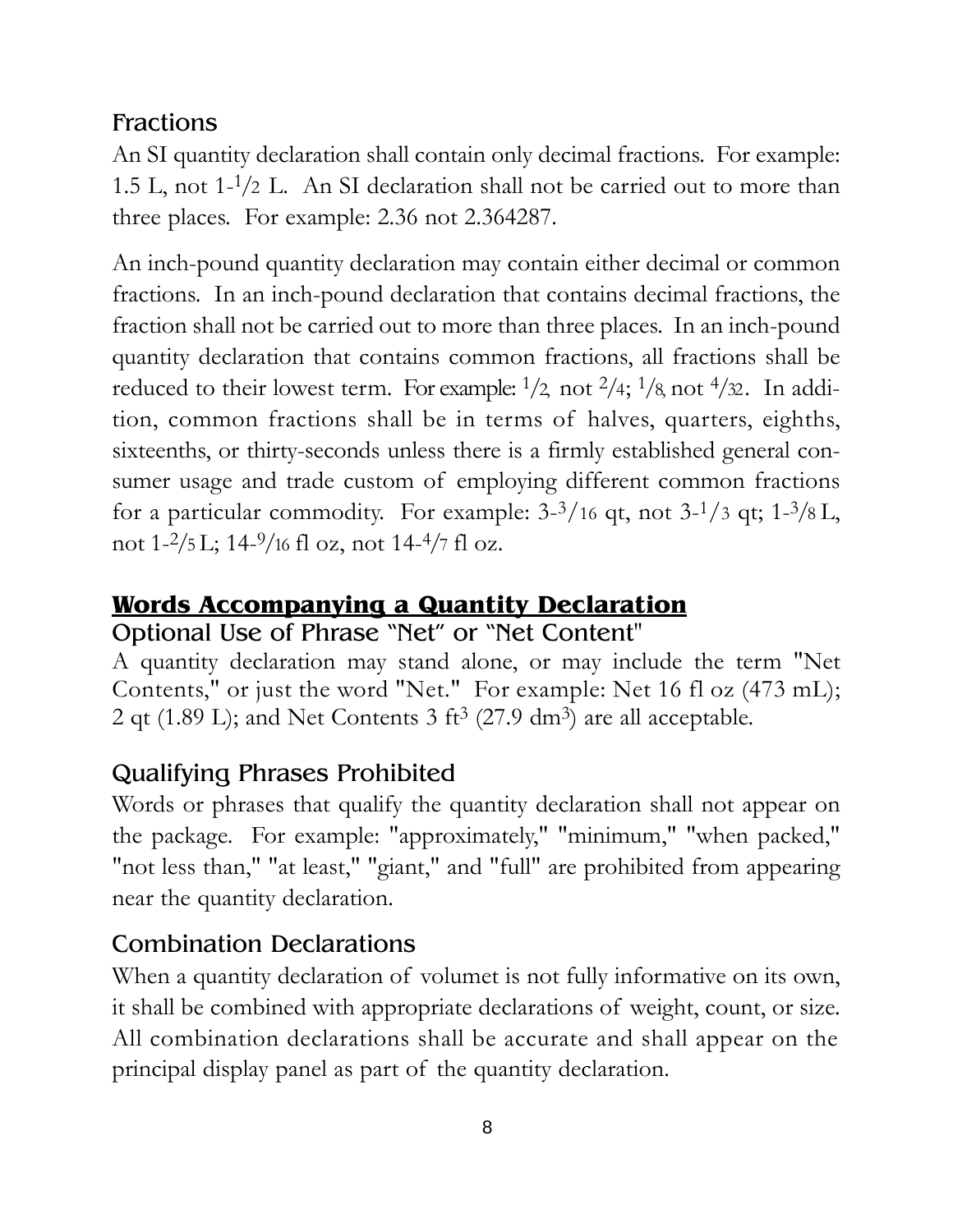#### Supplemental Declarations

When appropriate, the required quantity declaration may be supplemented by one or more additional declarations of weight, measure, count or size. All supplemental declarations shall be accurate and shall appear somewhere other than on the principal display panel.

#### **Prominence and Placement**

All information required to appear on a consumer package shall be prominently displayed in the English language. When appropriate, information may also be displayed in additional languages. Any required information that is hand lettered shall be clear and equal in legibility to printed materials.

#### Principal Display Panel

The area of the principal display panel shall be:

**·** for rectangular containers, the height times the width (H x W) of the front of the package, where the front of the package is determined by how the package is designed to be displayed;

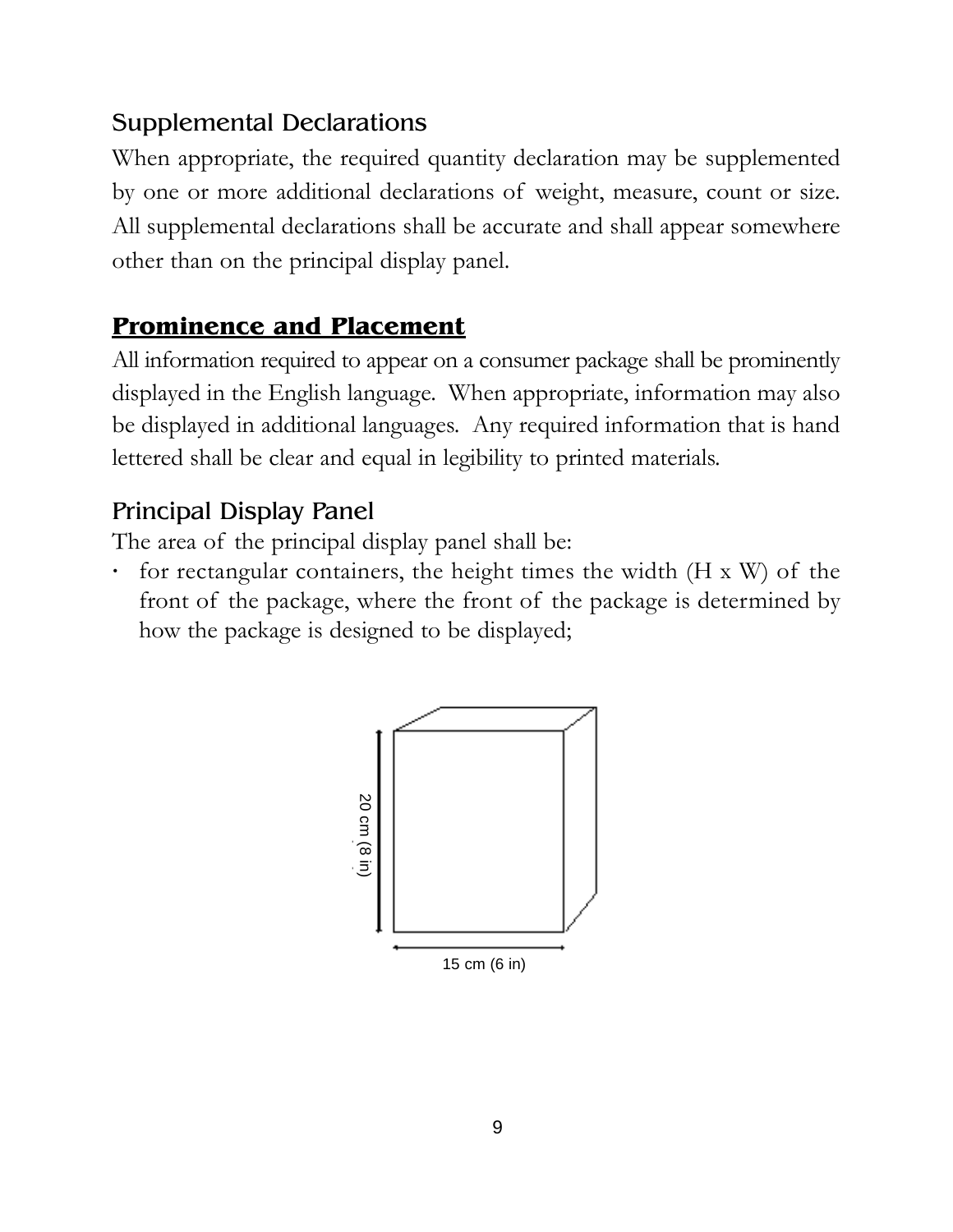**·** for cylindrical or nearly cylindrical containers, 40 % of the height times the circumference  $[0.4 \times (H \times C)]$  of the container;



**·** for other shaped containers, 40 % of the total surface area of the container. However, if the container has an obvious principal display panel (for example, the face of a drink pouch or the top of a bag of mulch) the area shall be calculated from the shape of that surface.  $\begin{bmatrix}\n\frac{1}{2} \\
\frac{2}{3} \\
\frac{3}{2} \\
\frac{3}{3}\n\end{bmatrix}$ <br>  $\begin{bmatrix}\n\frac{1}{2} \\
\frac{1}{2} \\
\frac{1}{3}\n\end{bmatrix}$ <br>  $\begin{bmatrix}\n\text{constant} \\
\text{for example, the face\n\end{bmatrix}$ <br>  $\begin{bmatrix}\n\text{mulch}\n\end{bmatrix}$  the area shall be calculated in a contrast<br>
The quantity declaration shall



#### Color Contrast

The quantity declaration shall be in a color that contrasts conspicuously with its background. However, the quantity declaration may be blown, formed, or molded on a glass or plastic surface if no other label information is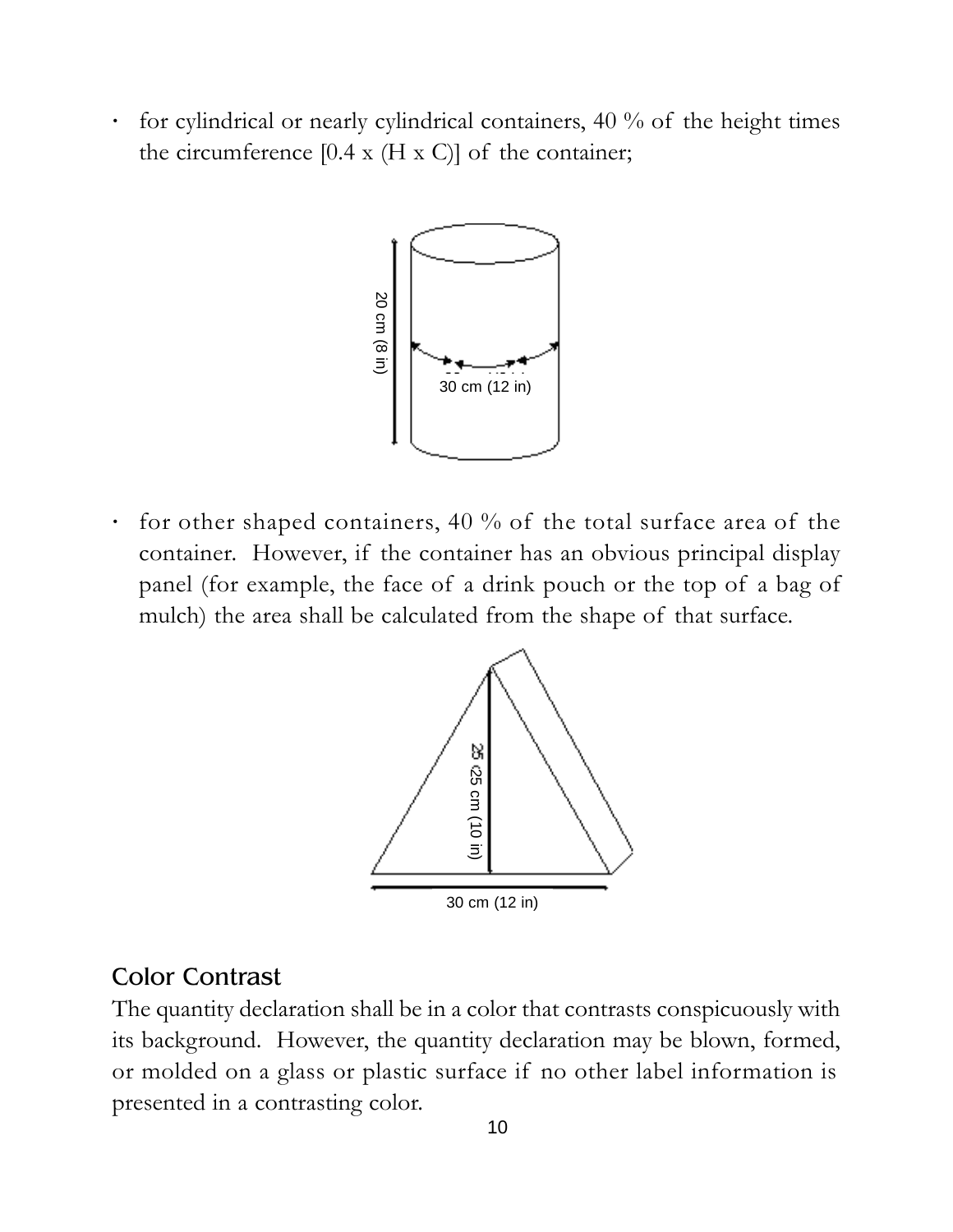#### Free Area

The area surrounding the quantity declaration shall be free of printed information:

- **·** above and below by a space equal to at least the height of the declaration lettering; and
- **·** to the left and right by a space equal to twice the width of the letter "N" of the declaration lettering type and style.

#### Style of Type

The quantity declaration shall be in a style of type or lettering that is bold, clear, and conspicuous when compared to other type, lettering, or graphics on the package. However, if all the label information is blown, formed, or molded on a glass or plastic surface, then the quantity declaration may also be blown, formed, or molded on the surface.

#### Proportionality

No number or letter shall be more than three times as high as it is wide.

#### Minimum Height

The height of any letter or number in the quantity declaration shall be at least that shown in the Table on the following page. When all lowercase letters are used in SI symbols, it is the lowercase "d," or its equivalent in the print or type, that shall meet the minimum height requirement. No letter shall be less than 1.6 mm  $(1/16 \text{ in})$  in height. Other letters and exponents shall be presented in the same type style, and in proportion to the type size used.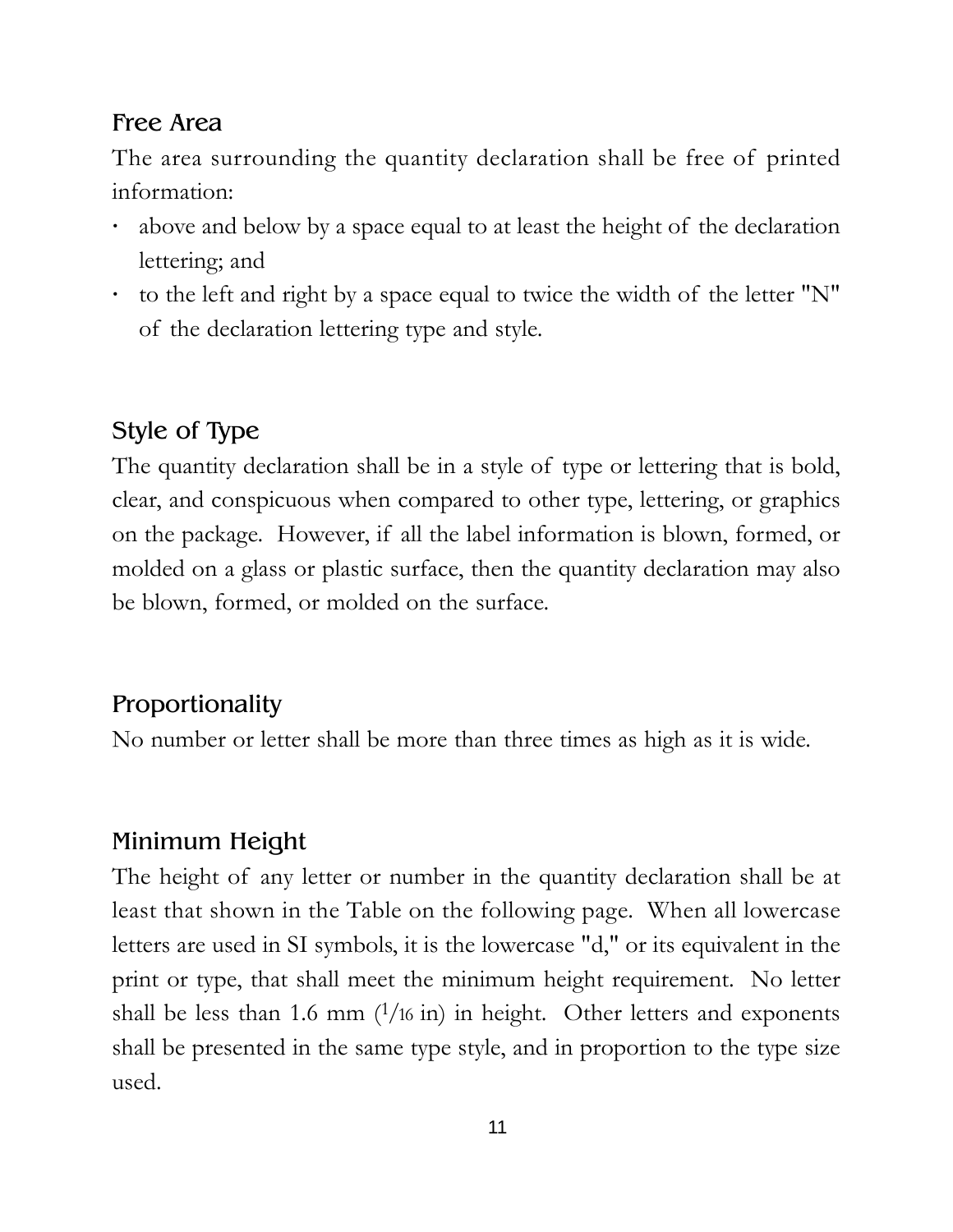|                                                                                                                                                            | Minimum Height of Numbers and Letters  |                                                                                             |
|------------------------------------------------------------------------------------------------------------------------------------------------------------|----------------------------------------|---------------------------------------------------------------------------------------------|
| Principal<br>y Panel<br>Display<br>Area of                                                                                                                 | Numbers and Letters<br>Minimum Height: | Label information blown,<br>formed, or molded on<br>surface of container<br>Minimum Height: |
| Less than or equal to<br>$(5 \text{ in}^2)$<br>$32 \text{ cm}^2$                                                                                           | 1.6 mm $(^{1}{16}$ in)                 | 3.2 mm $(^{1}/8 \text{ in})$                                                                |
| $\text{cm}^2 \text{ (5 in}^2)$<br>n or equal to<br>$2(25 \text{ in}^2)$<br>More than 32<br>and less than<br>161 cm <sup>2</sup> (                          | 3.2 mm $(^{1}/8 \text{ in})$           | 4.8 mm $(^{3}/16 \text{ in})$                                                               |
| cm <sup>2</sup> (25 in <sup>2</sup> )<br>n or equal to<br>(100 in <sup>2</sup> )<br>More than 161<br>and less than<br>$645 \text{ cm}^2$ (1                | 4.8 mm $(^{3}/16 \text{ in})$          | 6.4 mm $(1/4 \text{ in})$                                                                   |
| 5 cm <sup>2</sup> (100 in <sup>2</sup> )<br>n or equal to<br>$(140 \text{ in}^2)$<br>More than $645$ c<br>and less than $\frac{1}{2581}$ cm <sup>2</sup> ( | 6.4 mm $(1/4 \text{ in})$              | 7.9 mm $(5/16 \text{ in})$                                                                  |
| $\text{cm}^2 (400 \text{ in}^2)$<br>More than 2581                                                                                                         | 12.7 mm $(1/2 \text{ in})$             | 14.3 mm $(^{9}/16 \text{ in})$                                                              |
| Note: The type and size requirements specified in this table do not apply to the "e" mark.                                                                 |                                        |                                                                                             |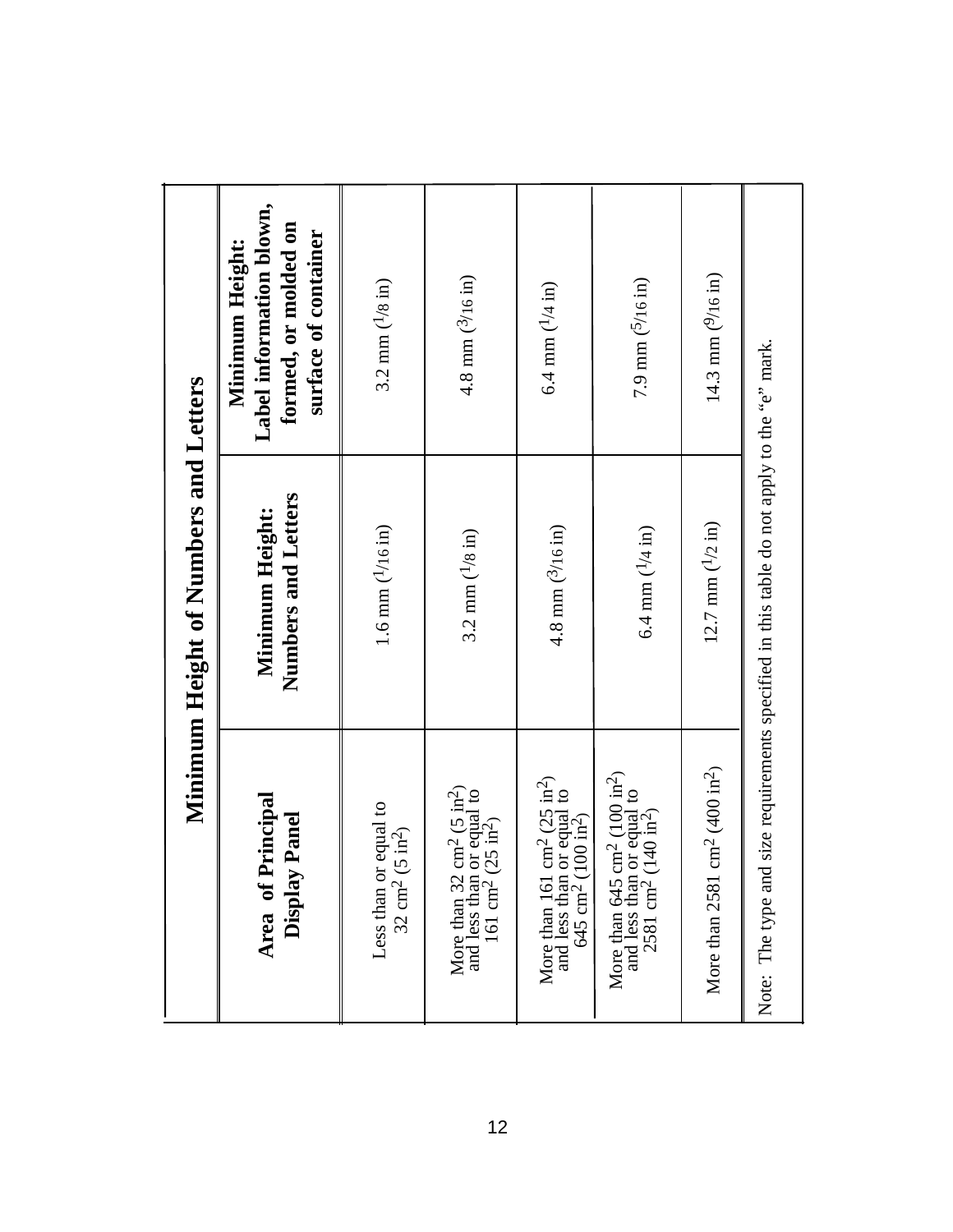

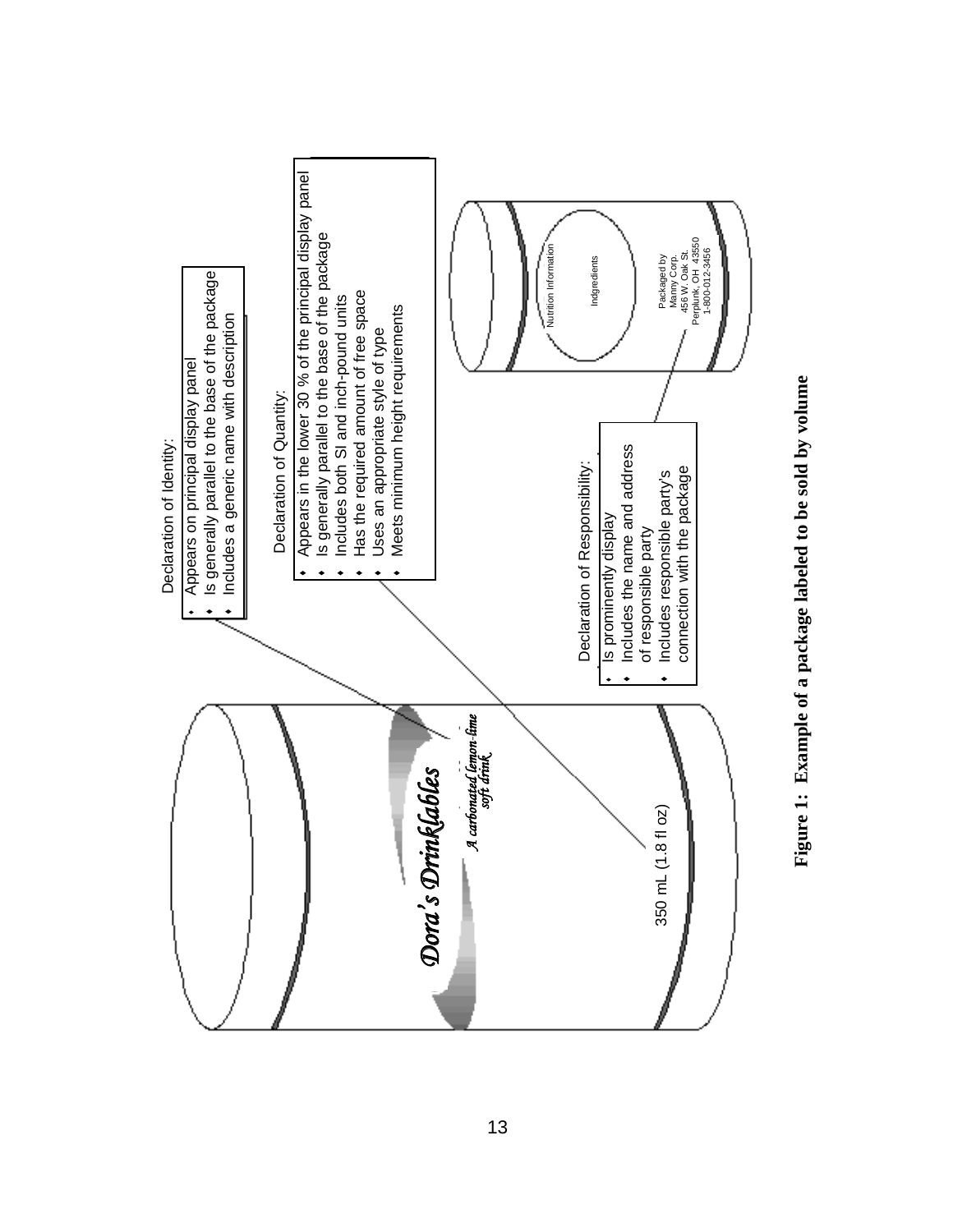|                                                                                                                                                                                                                  |                                |                                                                                                 | (underlined figures are exact) | Conversion Factors - Liquid Volume Measure           |                                                       |                                                          |
|------------------------------------------------------------------------------------------------------------------------------------------------------------------------------------------------------------------|--------------------------------|-------------------------------------------------------------------------------------------------|--------------------------------|------------------------------------------------------|-------------------------------------------------------|----------------------------------------------------------|
| Units                                                                                                                                                                                                            | Fluid<br>Ounces                | Liquid<br>Pints                                                                                 | Liquid<br>Quarts               | Gallons                                              | Cubic<br>Inches                                       | Cubic Centimeters)<br>Milliliters                        |
| $\overline{\mathbf{u}}$<br>$\overline{\mathbb{I}}$<br>$\overline{\mathbf{u}}$<br>$\overline{\mathbf{u}}$<br>$\frac{1}{11}$<br>. fluid ounce<br>liquid quart<br>liquid pint<br>cubic inch<br>milliliter<br>gallon | 128<br>$\overline{\mathbb{I}}$ | 0.033 814 02 0.002 113 376 0.001 056 688<br>0.554 112 6   0.034 632 03   0.017 316 02<br>0.0625 | 0.031 25<br>$\frac{5}{2}$      | 0.000 264 172 1<br>0.04 329 004<br>0.0078125<br>1125 | 0.061 023 74<br>1.804 687 5<br>28.875<br>57.75<br>231 | 16.387064<br>29.57353<br>173.1765<br>946.3529<br>785.412 |

|                                                                                                                                                                                  |                            |                                                | (underlined figures are exact)            | Conversion Factors - Dry Volume Measure                        |                                                                       |                                                                      |
|----------------------------------------------------------------------------------------------------------------------------------------------------------------------------------|----------------------------|------------------------------------------------|-------------------------------------------|----------------------------------------------------------------|-----------------------------------------------------------------------|----------------------------------------------------------------------|
| Units                                                                                                                                                                            | Dry<br>Pints               | Dry<br>Quarts                                  | Pecks                                     | <b>Bushels</b>                                                 | Cubic<br>Foot                                                         | Liters<br>Cubic Dentimeters)                                         |
| $\overline{\mathbf{u}}$<br>$\overline{\mathbf{u}}$<br>$\overline{\mathbf{I}}$<br>ĪĪ<br>$\bar{\mathbf{I}}$<br>Ī<br>cubic foot<br>dry pint<br>dry quart<br>peck<br>bushel<br>liter | 1.816166<br>51.42809<br>24 | 0.908 083 0<br>25.71405<br>$\frac{5}{2}$<br>32 | 0.113 510 4<br>3.214256<br>0.0625<br>1125 | 0.803 563 95<br>0.028 377 59<br>$\frac{0.015\ 625}{0.031\ 25}$ | 0.019 444 63<br>1.038 889 25<br>0.35 314 67<br>0.311 114<br>1.244 456 | 0.550 610 5<br>1.101 221<br>8.809 768<br>55.239 07<br>28.31685<br>⊣∣ |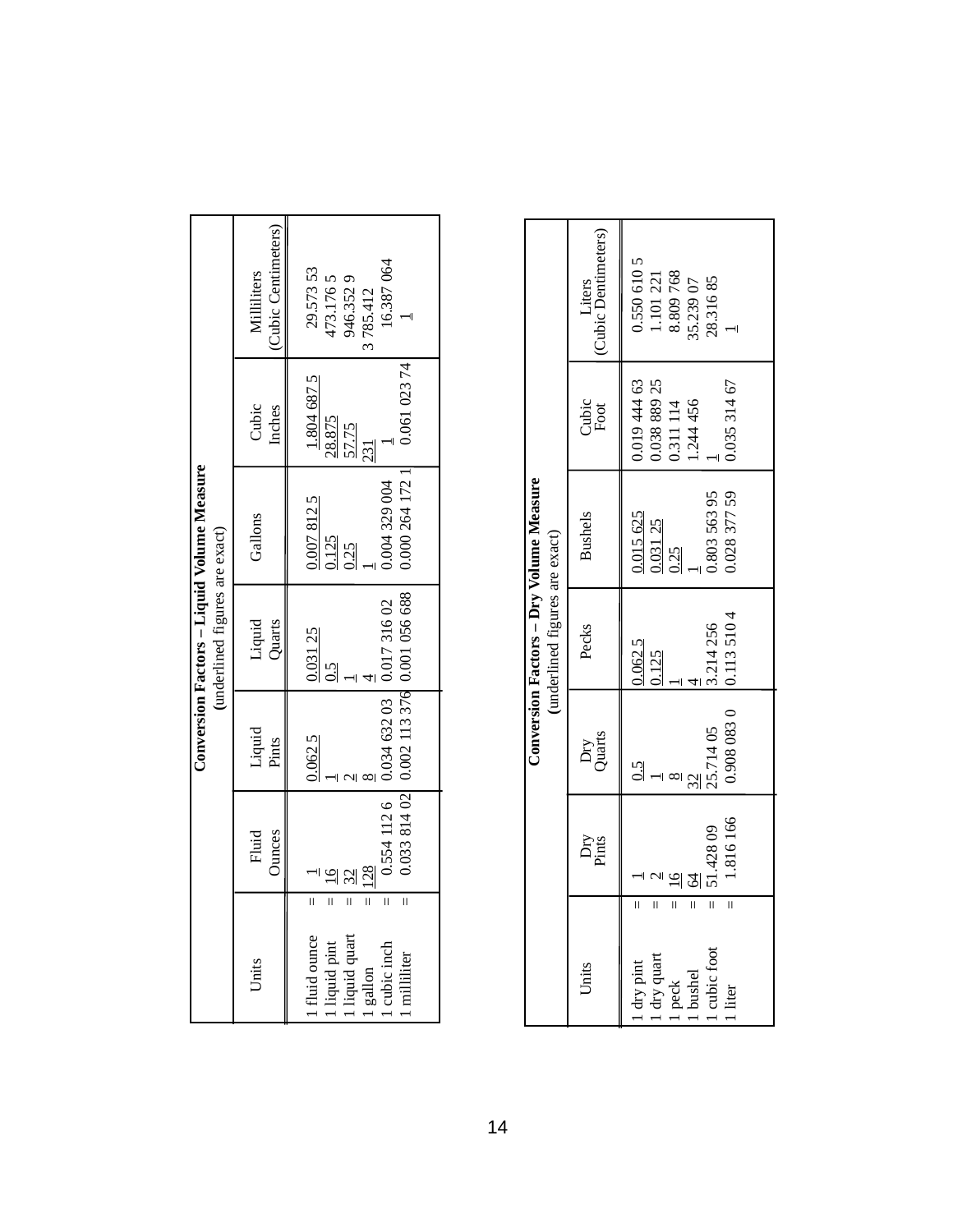|                                                                                                                                                                        |                                                          |                                                                | Conversion Factors – Cubic Volume Measure<br>(underlined figures are exact)       |                                                                                              |                                                                            |
|------------------------------------------------------------------------------------------------------------------------------------------------------------------------|----------------------------------------------------------|----------------------------------------------------------------|-----------------------------------------------------------------------------------|----------------------------------------------------------------------------------------------|----------------------------------------------------------------------------|
| Units                                                                                                                                                                  | Cubic<br>Inches                                          | Cubic<br>Feet                                                  | Cubic<br>Yards                                                                    | (Cubic Centimeters)<br>Milliliters                                                           | (Cubic Dentimeters)<br>Liters                                              |
| $\frac{1}{11}$<br>$\overline{\mathbf{u}}$<br>П<br>cubic yard $=$ cubic centimeter $=$<br>cubic decimeter $=$<br>cubic meter<br>cubic inch<br>$\blacksquare$ cubic foot | 0.061 023 74<br>1.02374<br>$= 61023.74$<br>1728<br>46656 | 0.000 035 314 67<br>0.000 578 703 7<br>0.03531467<br>35.314 67 | 0.000 021 433 47<br>0.000 001 307 951<br>0.001 307 951<br>0.037 037 04<br>.307951 | 16.387 064<br>28 316.846 592<br>764 554.857 984<br>$\overline{000}$ $000$<br>$\frac{000}{1}$ | 0.016387064<br>28.316846592<br>764.554 857 984<br>0.001<br>$\frac{000}{1}$ |

How to use the conversion factors: How to use the conversion factors:

- (1) Look up the unit that you already have in the left-hand column. (1) Look up the unit that you already have in the left-hand column.
- (2) Travel along the row for that unit until you reach the column of the unit that you want. (2) Travel along the row for that unit until you reach the column of the unit that you want.
- (3) The number in the location where the unit that you have and the unit that you want intersect is the conversion (3) The number in the location where the unit that you have and the unit that you want intersect is the conversion factor.
- (4) Multiply the number that corresponds to the unit that you have by the conversion factor. The resulting number (4) Multiply the number that corresponds to the unit that you have by the conversion factor. The resulting number is the equivalent value in the units that you want. is the equivalent value in the units that you want.

For example: You have a volume of 20 fluid ounces that you want to convert to milliliters. Using the Liquid Volume Measure chart, the conversion factor for going from fluid ounces to milliliters is 29.573 53. Multiply the number of fluid For example: You have a volume of 20 fluid ounces that you want to convert to milliliters. Using the Liquid Volume Measure chart, the conversion factor for going from fluid ounces to milliliters is 29.573 53. Multiply the number of fluid ounces by 29.573 53 to get the number of milliliters. ounces by 29.573 53 to get the number of milliliters.

20 fl oz x 29.573 53 mL/H oz = 591.470 6 mL 20 fl oz x 29.573 53 mL/fl oz = 591.470 6 mL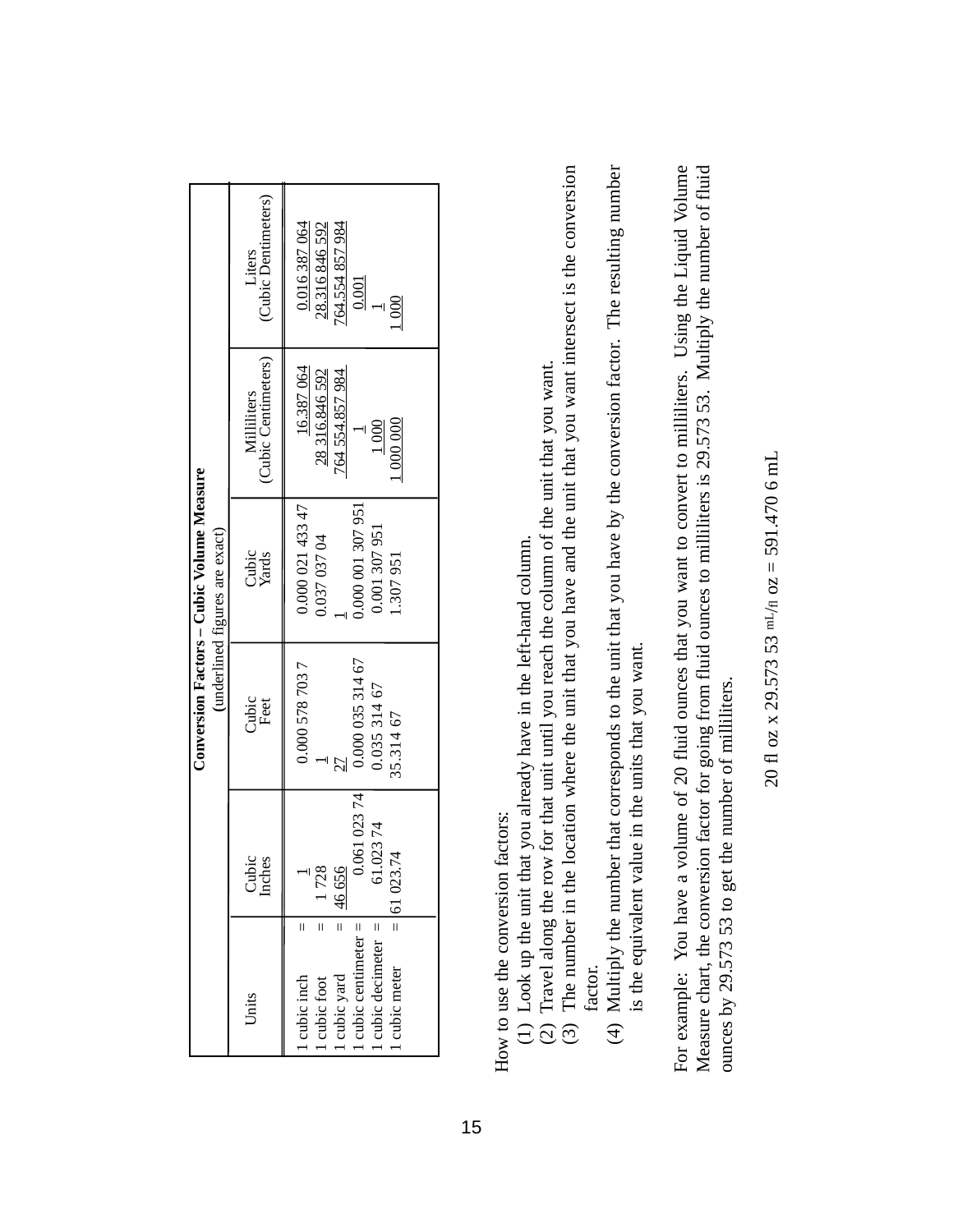## **Labeling Checklist for Volume**

#### Declaration of Identity

- $\Box$  Appears on the principal display panel.
- $\Box$  Is generally parallel to the base of the package.
- $\Box$  Is the name specified in, or required by, federal or state regulation; the common or usual name; or the generic name or other appropriate description including a statement of function.

#### Declaration of Responsibility

- $\Box$  Is conspicuously displayed on any package that is sold, kept, offered, or exposed for sale at a location other than the premises where it was packed.
- Includes the name and address of the manufacturer, the packer, or the distributor.
- $\Box$  Uses the actual corporate name or, when not incorporated, the name under which the business is conducted.
- $\Box$  Includes the city, state (or country), and ZIP code (or mailing code used in other countries).
- $\Box$  Includes the street address unless this information is listed in a current city or telephone directory.
- $\Box$  Uses the address of the responsible party's principal place of business or the address of the location where the package was manufactured, packed, or distributed unless such address would be misleading.
- $\Box$  If the responsible party is not the manufacturer, then includes the party's connection with the package (i.e., "Manufactured for and packed by," or "Distributed by").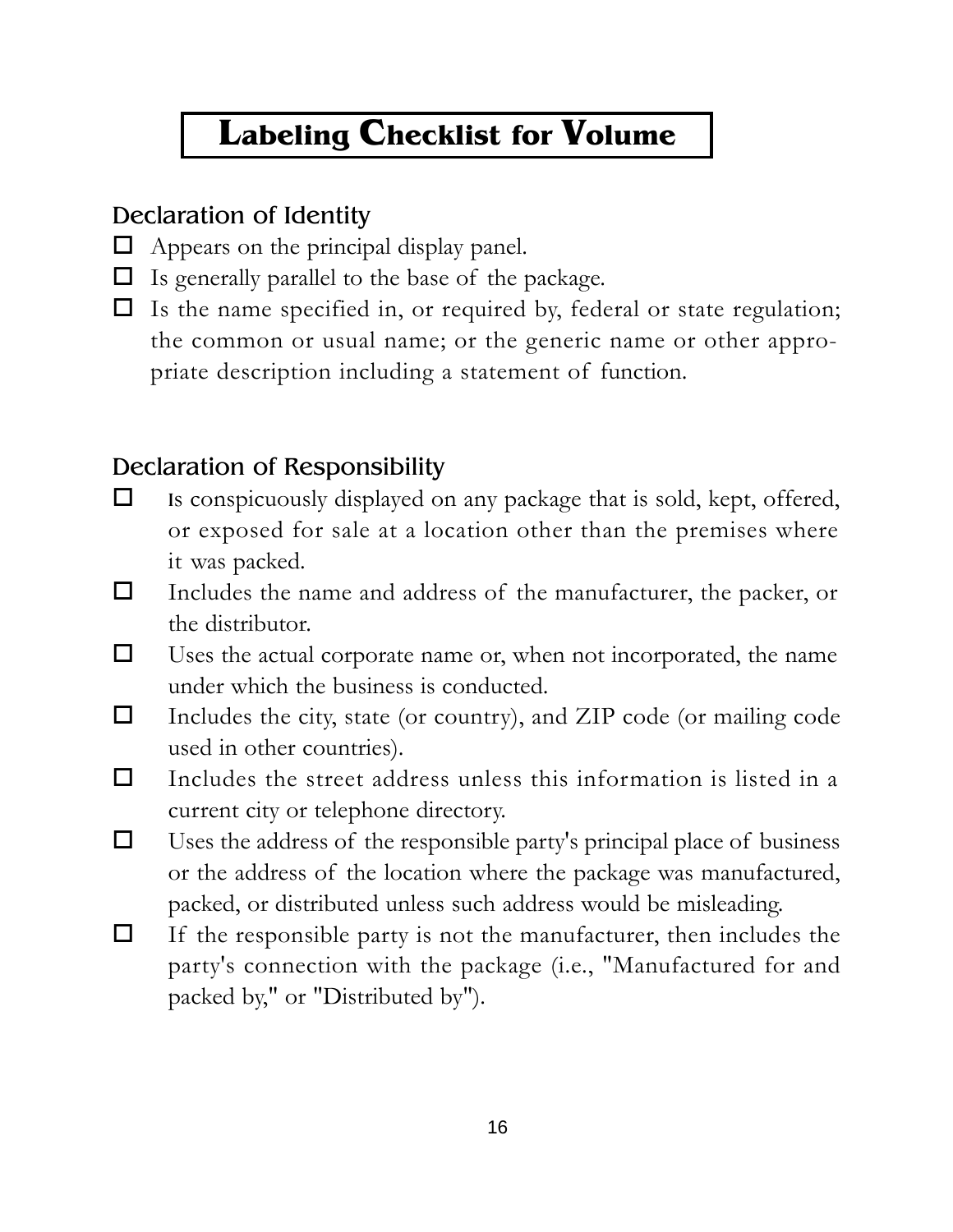#### Declaration of Quantity

- $\Box$  Appears in the lower 30 % of the principal display panel.
- $\Box$  Appears generally parallel to the base of the package.
- $\Box$  Is prominently displayed in English (multi-lingual information is permitted).
- $\Box$  Is in a color that contrasts conspicuously with its background.
- $\Box$  Has an adequate amount of free area around it.
- Appears in a style of type or lettering is bold, clear, and conspicuous.
- $\Box$  Is of a type or lettering that is proportional.
- $\Box$  Is of a type or lettering that meets the minimum height requirements.
- $\Box$  Generally includes both SI and inch-pound units.
- $\Box$  Uses only approved words, symbols or abbreviations for the SI and inch-pound units.
- Uses SI symbols that are not capitalized.
- Uses SI symbols and inch-pound abbreviations that are not accompanied by periods or other punctuation marks.
- Uses SI symbols and inch-pound abbreviations in the singular form.
- $\Box$  Is declared in the largest whole unit.
- $\Box$  SI units comply with the Rule of 1000.
- $\Box$  Uses SI declarations that are displayed in 3 digits.
- Is properly rounded so as to not overstate the quantity.
- Uses SI declarations containing only decimal fractions.
- $\Box$  Does not appear in conjunction with an improper qualifying phrase.
- When necessary, is combined with appropriate additional declarations.